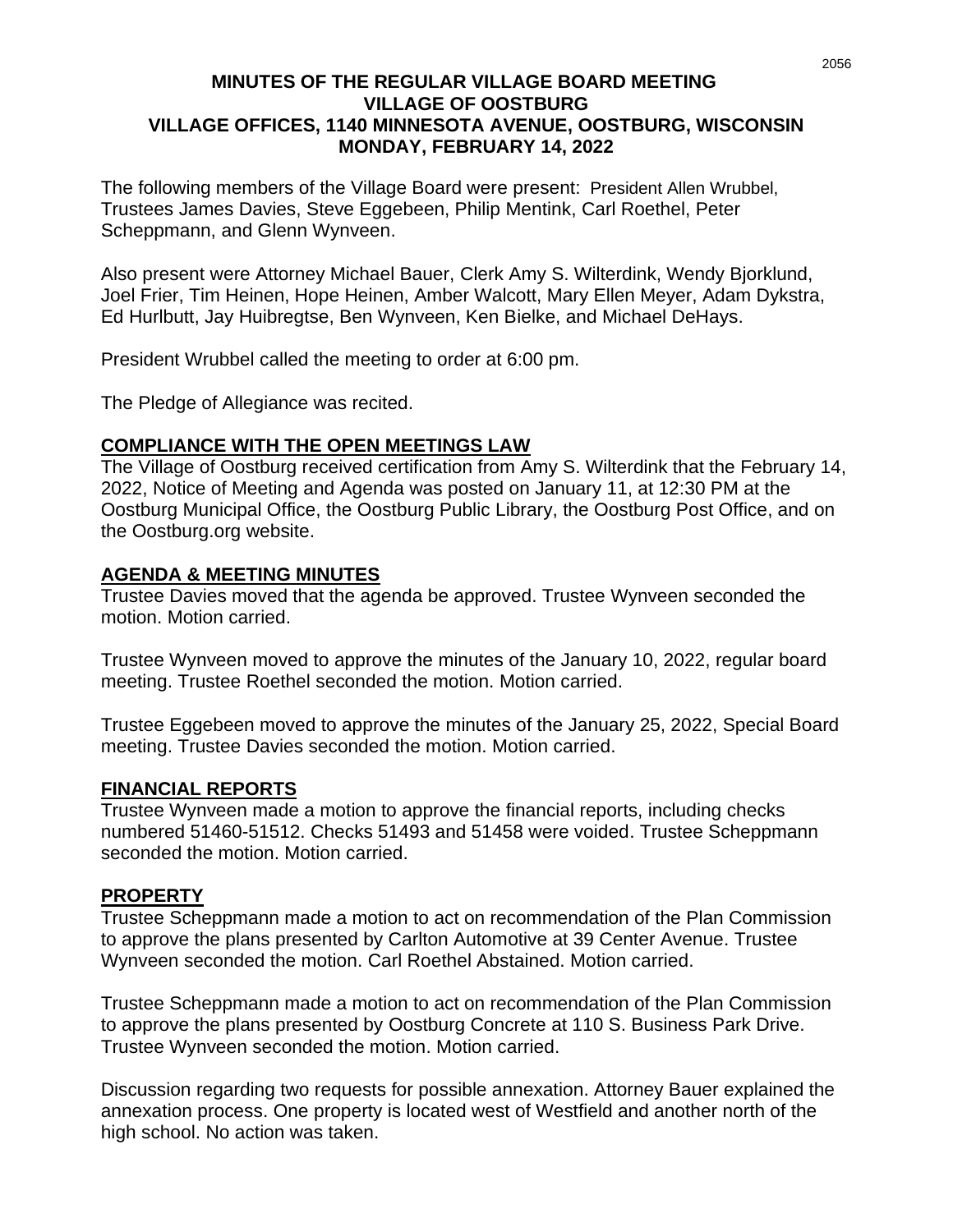Trustee Scheppmann made a motion to not accept the offer to purchase two acres on eastern side Lot E in the Business Park. Trustee Eggebeen seconded the motion. Motion carried.

Discussion regarding the Bruggink property and the Industrial Park. Attorney Bauer questioned why the Village would get involved in that transaction. It could remain between the buyer and seller. No action was taken.

Trustee Scheppmann made a motion to purchase a new snowplow truck from the County of Sheboygan. The cost recently increased from \$185,000 to \$240,000. With prices increasing quickly, we need to put in the request at this time. The actual purchase and receipt of the truck would occur at the end of 2023. Trustee Eggebeen seconded the motion. Motion carried.

# **SAFETY**

Trustee Roethel made a motion to discontinue having the Village provide crossing guards as of the end of the 2021-2022 school year, and to not seek replacements as turnover occurs. He also recommends installing 4-way stops at the corner of New York and 6<sup>th</sup> Street and the corner of New York and 7<sup>th</sup> Street. President Wrubbel will meet with the School District Administrator. Upon a call of the roll, Trustees Davies, Eggebeen, Mentink, Roethel, and Wynveen in favor of the motion. Trustee Scheppmann abstained. Motion carried.

Trustee Roethel made a motion to change the Fire Department and First Responder payroll processing schedule from annual to quarterly. Trustee Wynveen seconded the motion. Motion carried.

## **UTILITIES**

Trustee Eggebeen made a motion to approve a disposal permit for Den-Bec Septic Pumping. Trustee Scheppmann seconded the motion. Motion carried.

Trustee Eggebeen made a motion to request Ehlers to perform a water/sewer rate study. Trustee Mentink seconded the motion. Motion carried.

# **STREETS**

Trustee Mentink provided an update regarding street improvement projects.

- North 10<sup>th</sup> Street The engineer is putting together documents for bids in March. The work would improve aging sewers and alleviate bottleneck issues. The Village would pay half the curb expense. The landowner would pay for sidewalk and half the curb expense.
- Minnesota Avenue between North  $10<sup>th</sup>$  Street and the Railroad tracks. Engineers are holding off at this time so that we can coordinate efforts with Sheboygan County. This project is on hold temporarily.
- North 9<sup>th</sup> Street between Center Avenue and Wisconsin Avenue. There have been several water main breaks in the past year. We are obtaining a cost estimate from the Engineer. This work is tentatively planned for 2024 or 2025.
- Wisconsin Avenue between train tracks and school district property. The engineer will provide an estimate for reconstruction of asphalt.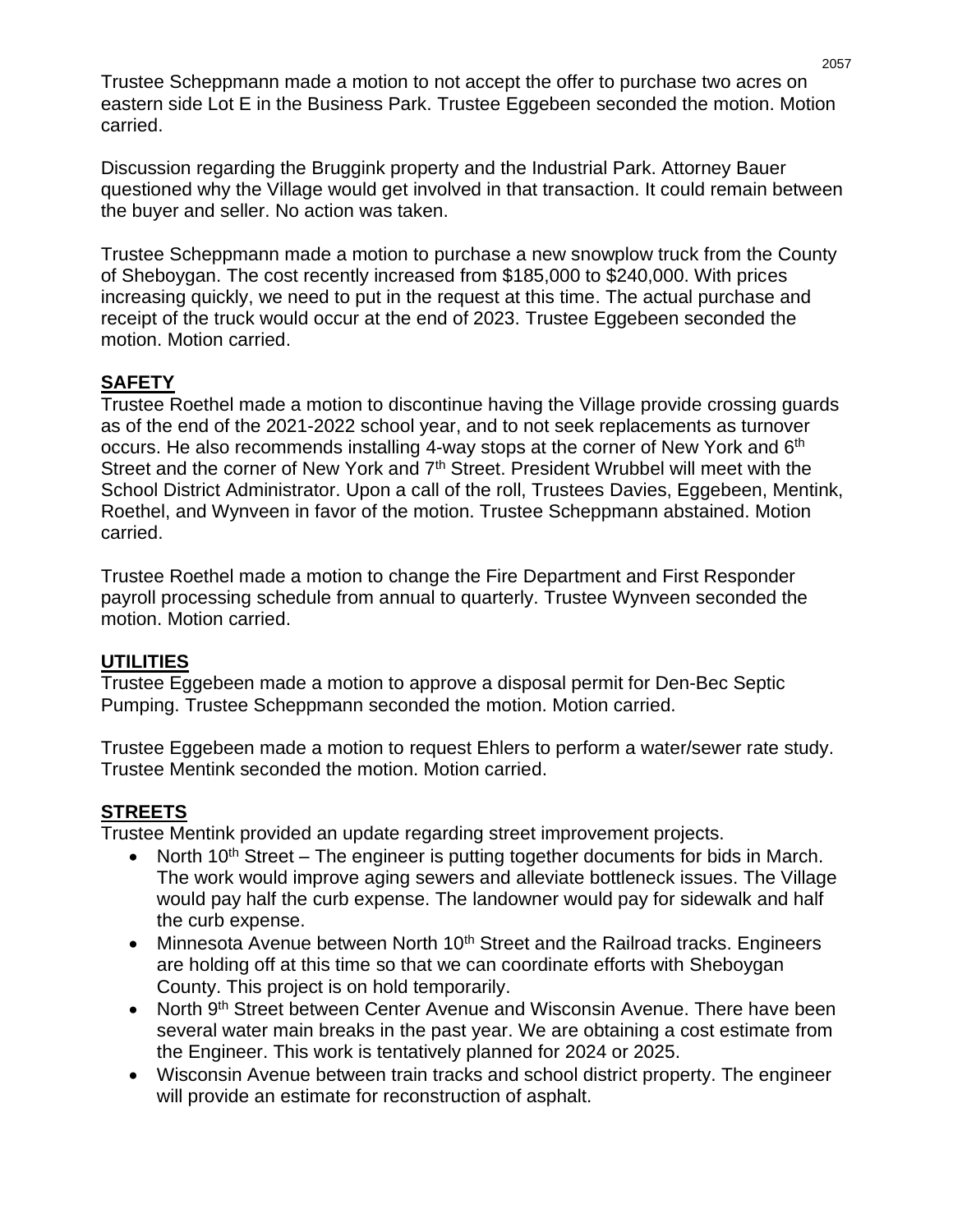Oostburg Christian School will be re-paving the alley. The Village owns 16 feet of the alley. Trustee Mentink made a motion to approve the cost of 16 feet of alley pavement. Trustee Eggebeen seconded the motion. Motion carried.

## **ZONING**

There have been requests for short-term rentals. Attorney Bauer communicated information regarding State of Wisconsin legislation and other local municipalities that have ordinances. Trustee Wynveen will draft a proposed ordinance for review.

Attorney Bauer discussed referendum requirements. Most decisions are made by the Village's elected officials. It is not appropriate for residents to vote on zoning or construction requests because it's in direct conflict with the zoning process. That is part of the governing board's decision.

Attorney Bauer discussed options for neighbors around the Westfield retention pond.

- One option would be for the homeowners to hire a surveyor and divided up the property, and each homeowner could purchase a portion separately.
- Another option is to create a homeowner's association. The Village could deed the pond to the association, and the association could purchase insurance to protect against risk.
- If the Village continues to own the property, it may be necessary to post "No Trespassing" signs and/or constructing a fence to provide protection for children near the pond.
- Regardless of the option chosen, the Village needs a stormwater maintenance agreement and an easement created.

## **FINANCE**

TID #1 was scheduled to close in April 2022, but there is an option to keep it open for another 2 to 3 years to recoup funds. Bryan Grunewald from CLA will provide more details. The Joint Review Board will meet on March 14 to discuss.

TID #3 may need an amendment to put more funds in the Sewer fund. Before making a decision, we will obtain information from the Water/Sewer Rate Study.

Trustee Davies made a motion to implement a Confidentiality policy for Office Staff to sign annually. Trustee Scheppmann seconded the motion. Motion carried.

## **PRESIDENT'S REPORT**

President Wrubbel communicated the resignation of Neil VanderPloeg from Plan Commission, and appointment of Joel Frier to Plan Commission. Trustee Wynveen made a motion to accept Joel Frier on Plan Commission. Trustee Eggebeen seconded the motion. Motion carried.

President Wrubbel communicated that Culver's is interested in purchasing a parcel in the Business Park. Two representatives from Culver's met with President Wrubbel to discuss three possible building layouts. They will continue discussion with our realtor and attorney.

## **CLOSED SESSION**

Trustee Davies made a motion to convene in closed session pursuant to Wis. Stat. sec. 19.85(1)(g) to confer with legal counsel for the governmental body who is rendering oral or